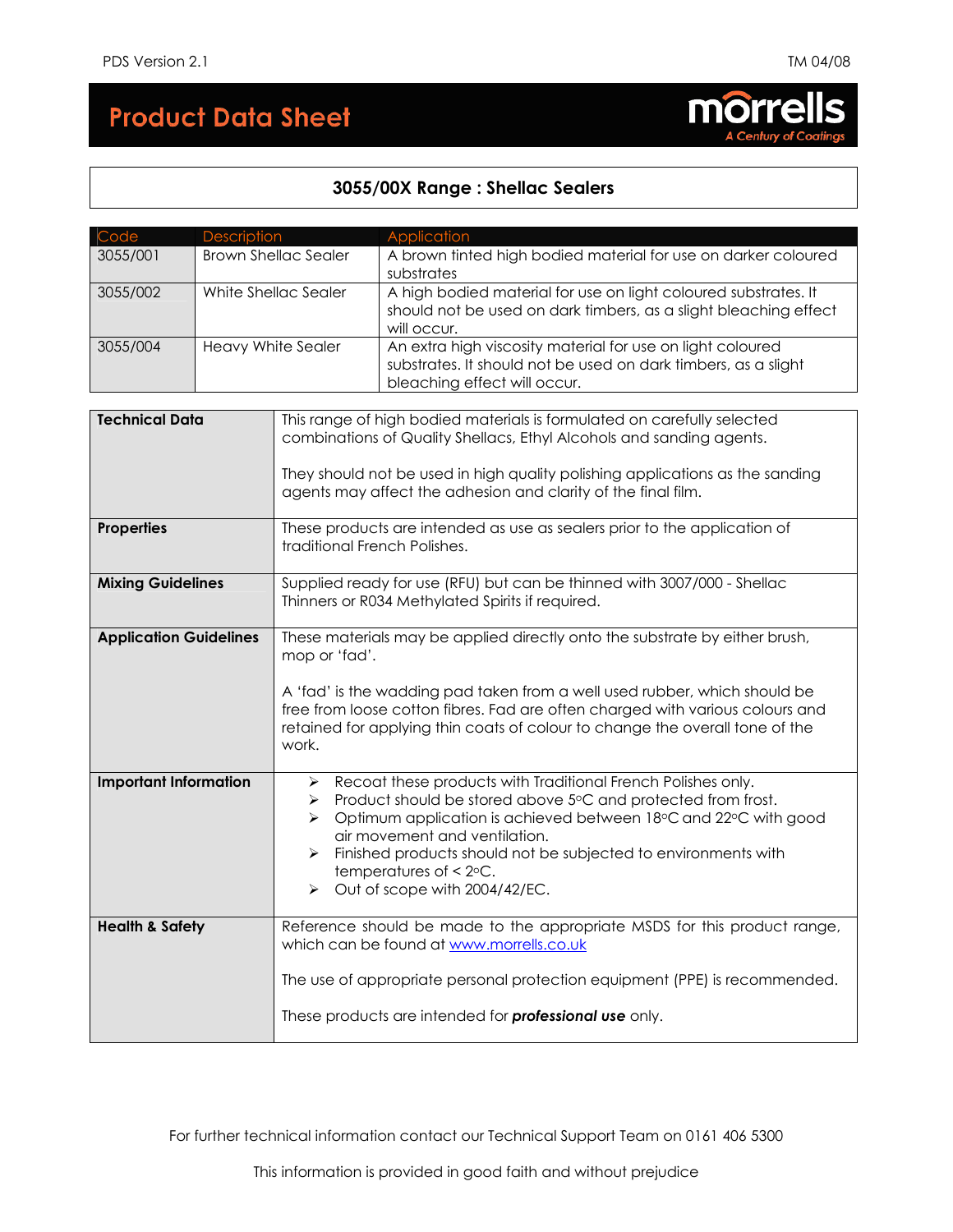

# SAFETY DATA SHEET

#### 1 - IDENTIFICATION OF THE SUBSTANCE/PREPARATION AND OF THE COMPANY/UNDERTAKING

#### Identification of the substance or preparation:

Name: SHELLAC SEALERS.

Product code: 3055 RANGE.

#### Company/undertaking identification:

Registered company name: Morrells Woodfinishes Ltd.

Address: Wellington Works, Mill Lane, Woodley.SK6 1RN.Stockport.Cheshire.

Telephone: 0161 406 5300. Fax:0161 406 6276. Telex:.

sales@morrells-woodfinishes.com

www.morrells-woodfinishes.com

#### Emergency telephone: .

Association/Organisation: .

#### Use of the substance/preparation:

Paint Product. Intended for professional users. Please refer to the Technical data sheet.

#### 2 - COMPOSITION/INFORMATION ON INGREDIENTS

Full text of risk phrases appearing in section 2: see section 16.

#### Hazardous substances present on their own:

(present in the preparation at a sufficient concentration to give it the toxicological characteristics it would have in a 100% pure state)

This preparation contains no hazardous substance in this category.

#### Other substances representing a hazard:

| <b>INDEX</b> | 'CAS       | EC.       | Name                            | Symb. | IR.             | $^{\circ}\%$                    |
|--------------|------------|-----------|---------------------------------|-------|-----------------|---------------------------------|
| 603 001 00 X | 167561     | 200-659-6 | METHANOL                        |       | R23/24/25       | $12.5 \le x \frac{9}{6} \le 10$ |
|              |            |           |                                 |       | R39/23/24/25    |                                 |
|              |            |           |                                 |       | ı F.R11         |                                 |
| 603 006 00 7 | 30899 19 5 | 250 378 8 | PENTANOL ISOMERS. WITH THE      | Xn    | Xn. R20         | $10 \le x \% \le 2.5$           |
|              |            |           | EXCEPTION FO THOSE SPECIFIED    |       | Xi: R37         |                                 |
|              |            |           | <b>IELSEWHERE IN THIS ANNEX</b> |       | R <sub>10</sub> |                                 |
|              |            |           |                                 |       | <b>R66</b>      |                                 |

Substances present at a concentration below the minimum danger threshold:

No known substance in this category present.

#### Other substances with occupational exposure limits:

| ∣ INDEX                                                                                                                                                                                                                       | CAS                            | $ -$<br>Ē | Name              | Svmb. | D<br>.            | $\frac{1}{2}$                  |
|-------------------------------------------------------------------------------------------------------------------------------------------------------------------------------------------------------------------------------|--------------------------------|-----------|-------------------|-------|-------------------|--------------------------------|
| $-002005$<br>1603.                                                                                                                                                                                                            | 17.5<br>$\sim$<br>'64 .<br>175 | 200-578-6 | <b>HANOL</b><br>- |       | $E \cdot D4$<br>. | 100<br>БΩ.<br>$\leq$ x %<br>vv |
| With the property of the first state of the state of the state of the state of the state of the state of the state of the state of the state of the state of the state of the state of the state of the state of the state of |                                |           |                   |       |                   |                                |

| <b>Uther components:</b> |          |                          |                               |       |               |                       |  |
|--------------------------|----------|--------------------------|-------------------------------|-------|---------------|-----------------------|--|
| <b>INDEX</b>             | CAS      | $\overline{\phantom{0}}$ | Name                          | Svmb. | 'R.           |                       |  |
| 649 356 00 4             | 64742956 | 265 199 0                | ISOLVENT NAPHTHA (PETROLEUM). | Xn    | <b>Xn R65</b> | $10 \le x \% \le 2.5$ |  |
|                          |          |                          | LIGHT AROM.                   |       |               |                       |  |

#### 3 - IDENTIFICATION OF HAZARDS

This product is classed: Highly flammable liquid.

Possibility of irreversible effects by inhalation, contact with the skin and swallowing.

Possibility of noxious effects with symptoms of slight poisoning by inhalation, contact with the skin and swallowing.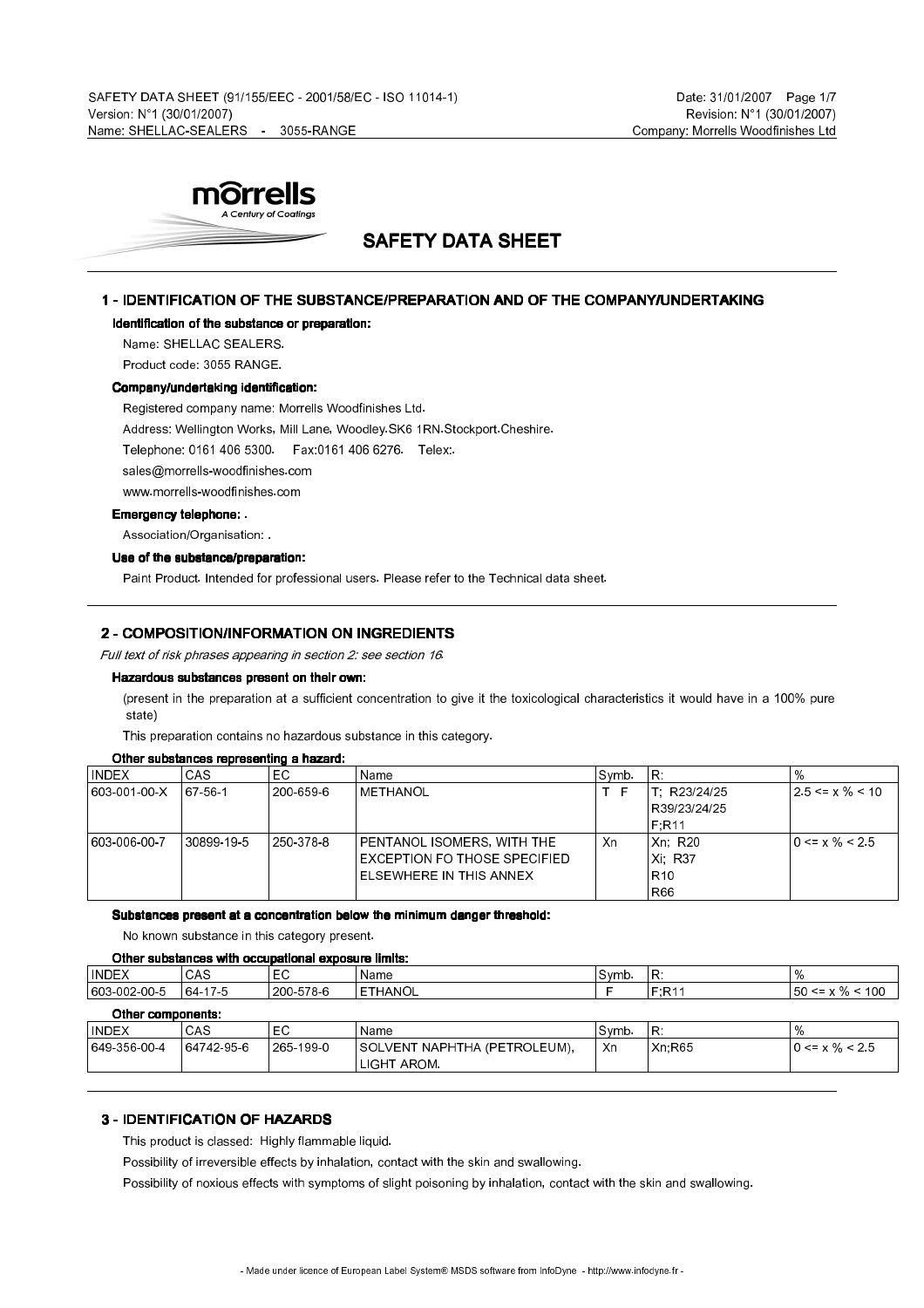#### Preparation classification:



Harmful. **Highly flammable.** 



R 20/21/22 Harmful by inhalation, in contact with skin and if swallowed. R 11 **R** 11 R 68/20/21/22 Harmful: possible risk of irreversible effects through inhalation, in contact with skin and if swallowed.

#### 4 - FIRST AID MEASURES

As a general rule, in case of doubt or if symptoms persist, always call a doctor. NEVER induce swallowing in an unconscious person.

#### In the event of exposure by inhalation:

If a large quantity is inhaled, move the patient into the fresh air and keep him/her warm and still.

If breathing is irregular or has stopped, effect mouth-to-mouth resuscitation and call a doctor.

Do not give the patient anything orally.

#### In the event of splashes or contact with eyes:

Wash thoroughly with soft, clean water for 15 minutes holding the eyelids open.

Refer the patient to an ophthalmologist, in particular if there is any redness, pain or visual impairment.

#### In the event of splashes or contact with skin:

Remove contaminated clothing and wash the skin thoroughly with soap and water or a recognised cleaner.

DO NOT use solvents or thinners.

If the contaminated area is widespread and/or there is damage to the skin, a doctor must be consulted or the patient transferred to hospital

#### In the event of swallowing:

In the event of swallowing, if the quantity is small (no more than one mouthful), rinse the mouth with water, administer activated medical charcoal and consult a doctor.

Keep still. DO NOT induce vomiting.

Consult a doctor and show him the label.

If swallowed accidentally, call a doctor to assess the need for monitoring and subsequent treatment in hospital. Show him the label.

#### 5 - FIRE-FIGHTING MEASURES

Chemical powders, carbon dioxide and other extinguishing gas are suitable for small fires.

#### Suitable extinguishing media:

Carbon dioxide, chemical powders, foams, and other extinguishing gases.

In the event of fire, use specifically suitable extinguishing agents. Never use water.

#### Extinguishing media which must not be used for safety reasons:

Water is not generally recommended since it can be ineffective; however, it can be used successfully to cool containers exposed to the fire and to disperse fumes.

A fire will often produce a thick black smoke. Exposure to decomposition products may be hazardous to health.

Do not breathe in smoke.

Prevent the effluent of fire-fighting measures from entering drains or waterways.

#### Special protective equipment for fire-fighters:

Fire-fighting personnel are to be equipped with autonomous insulating breathing apparatus.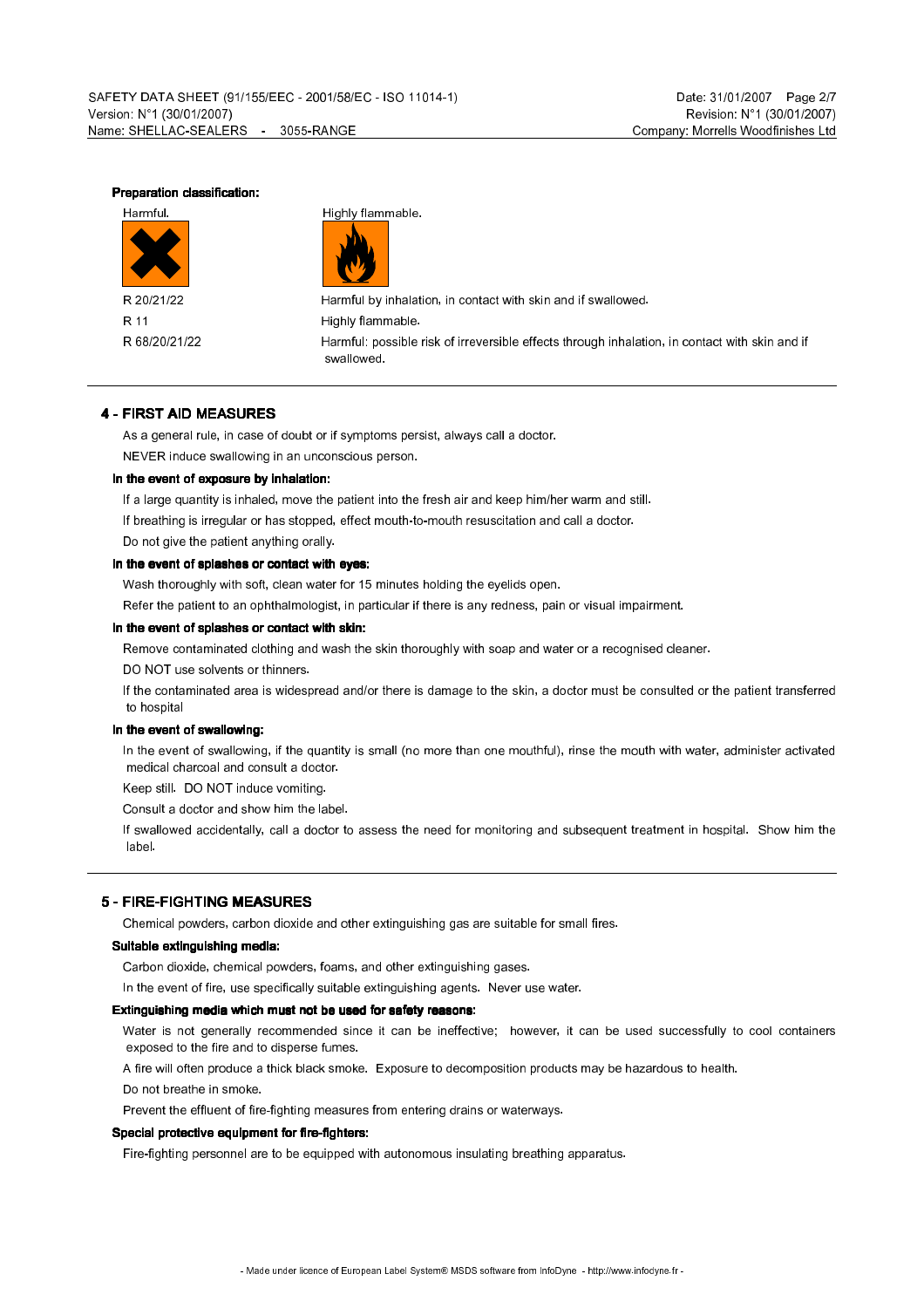#### 6 - ACCIDENTAL RELEASE MEASURES

#### Personal precautions:

On account of the organic solvents contained in the preparation, eliminate sources of ignition and ventilate the premises.

Avoid inhaling the vapors.

Avoid any contact with the skin and eyes.

Consult the safety measures listed under headings 7 and 8.

#### Environmental precautions:

Contain and control the leaks or spills with non-combustible absorbent materials such as sand, earth, vermiculite, diatomaceous earth in drums for waste disposal.

Prevent any material from entering drains or waterways.

Use drums to dispose of waste recovered in accordance with applicable regulations (see heading 13).

If the product contaminates waterways, rivers or drains, alert the relevant authorities in accordance with statutory procedures

#### Methods for cleaning up:

Clean preferably with a detergent, do not use solvents.

#### 7 - HANDLING AND STORAGE

The regulations relating to storage premises apply to workshops where the product is handled.

#### Handling:

Handle in well-ventilated areas.

The vapors are denser than air. They can spread along the ground and form explosive mixtures with air

Prevent the formation of flammable or explosive concentrations in air and avoid vapor concentrations higher than the occupational exposure limits.

#### Fire prevention:

Prevent the accumulation of electrostatic charges with connections to earth

The preparation may become electrostatically charged; always place on the ground during transfer. Wear antistatic shoes and clothes and make floors of conductive materials.

Use the product in premises where there are no naked flames or other sources of ignition and have protected electrical equipment

Keep packages tightly closed and away from sources of heat, sparks and naked flames.

Do not use tools which may produce sparks. Do not smoke.

Prevent access by unauthorised personnel.

#### Recommended equipment and procedures:

For personal safety, see §8.

Observe precautions stated on label and also industrial safety regulations

Packages which have been opened must be reclosed carefully and stored in an upright position

Avoid inhaling vapors.

Avoid contact of product with the skin and eyes

#### Prohibited equipment and procedures:

Smoking, eating and drinking are prohibited in premises where the preparation is used

Never open the packages under pressure

#### Storage:

Keep the container tightly closed in a dry, well-ventilated place

Keep away from food and drink, including those for animals.

Keep away from all sources of ignition - do not smoke.

Keep well away from all sources of ignition, heat and direct sunlight

The floor must be impermeable and form a collecting basin so that, in the event of an accidental spillage, the liquid cannot spread beyond this area.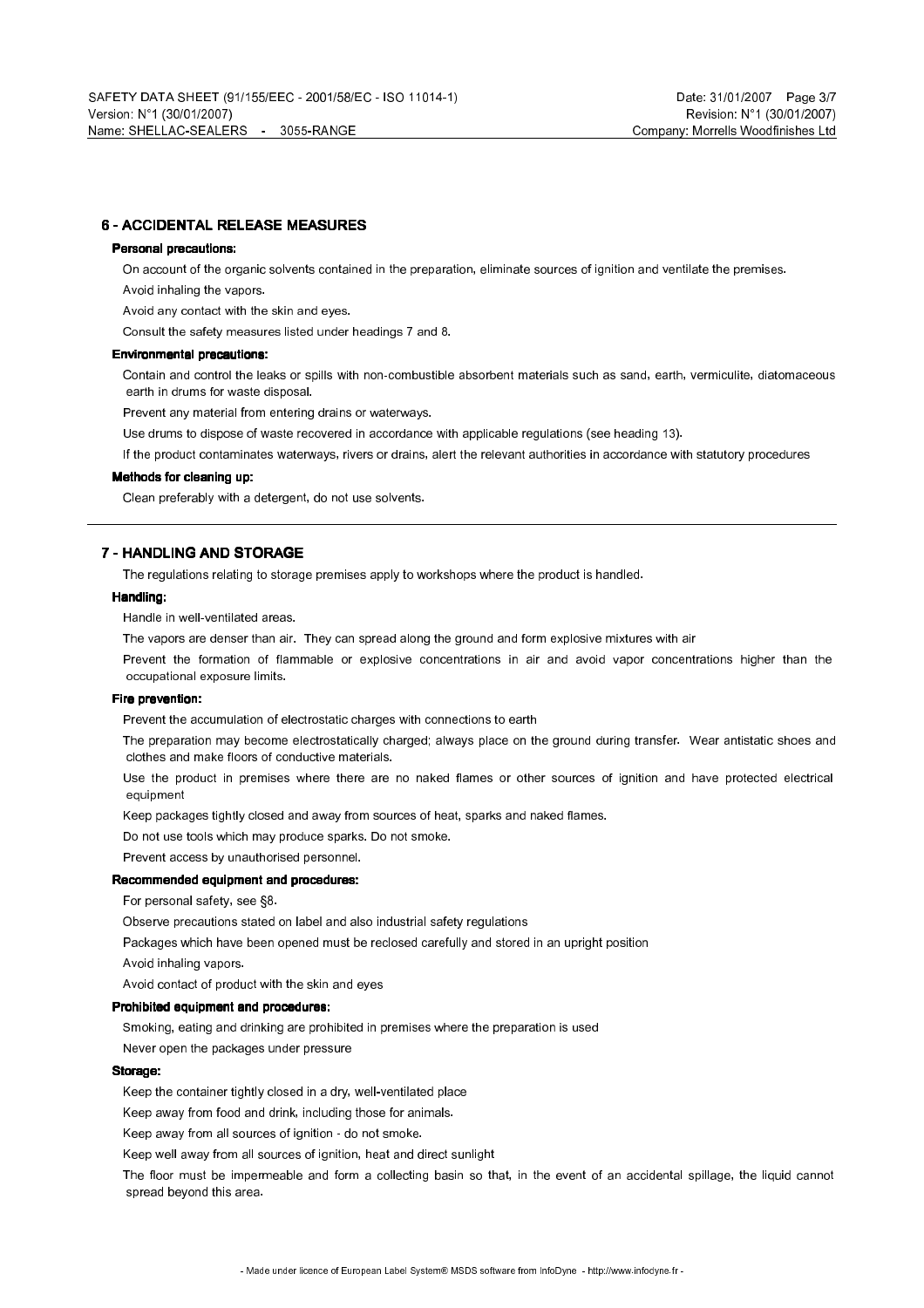The storage and use of this product is subject to the Dangerous Substances and Explosives Atmospheres Regulations (DSEAR). The principles contained in HSE guidance note Chemical Warehousing: The storage of Packaged Dangerous Substances should also be observed.

#### 8 - EXPOSURE CONTROLS/PERSONAL PROTECTION



Use personal protection equipment as per Directive 89/686/EEC.

#### Technical measures:

Ensure adequate ventilation, if possible with extractor fans at work posts and appropriate general extraction.

If this ventilation is insufficient to maintain the concentration of solvent vapors below the exposure limits, wear breathing apparatus

#### Exposure limit values (2003-2006):

| UK/WELS | TWA.      | STEL:          | Celling:       | Definition:    | Criterion:     |
|---------|-----------|----------------|----------------|----------------|----------------|
| 64 17 5 | 1000 ppm  | $\blacksquare$ | $\blacksquare$ | $\blacksquare$ | $\sim$         |
| 67 56 1 | $200$ ppm | $250$ ppm      | $\blacksquare$ | $\blacksquare$ | $\blacksquare$ |
|         |           |                |                |                |                |
| UK/OES  | TWA.      | STEL:          | Celling:       | Definition:    | Criterion:     |
| 64-17-5 | 1000 ppm  | $\blacksquare$ | $\blacksquare$ | $\blacksquare$ |                |

#### Respiratory protection:

With this preparation, avoid in particular any inhalation of vapors.

Anti-gas filters

- A1,A2,A3 (brown)

#### Hand protection:

Protective creams may be used for exposed skin, but they should not be applied after contact with the product. In the event of prolonged or repeated contact with the hands, use appropriate gloves.

Type of gloves recommended :

- **Nitrile**
- PVA (polyvinylalcohol)

#### Eye and face protection:

Use eye protectors designed to protect against liquid splashes

#### Skin protection:

For further information, see § 11 of S.D.S. - Toxicological information.

### 9 - PHYSICAL AND CHEMICAL PROPERTIES

#### General information:

| Physical state.                                         | viscous liquid             |
|---------------------------------------------------------|----------------------------|
| Important health, safety and environmental information: |                            |
| pH of the substance or preparation:                     | neutral.                   |
| When a pH measure is possible, it has a value of        | not stated.                |
| Boiling point/boiling range:                            | not specified              |
| Flash point interval:                                   | Flash point: $\leq$ 21 °C. |
| vapour pressure:                                        | Below 110 kPa (1 10 bar).  |
| Density:                                                | >1                         |
| water solubility.                                       | Insoluble.                 |
| Other information:                                      |                            |
|                                                         |                            |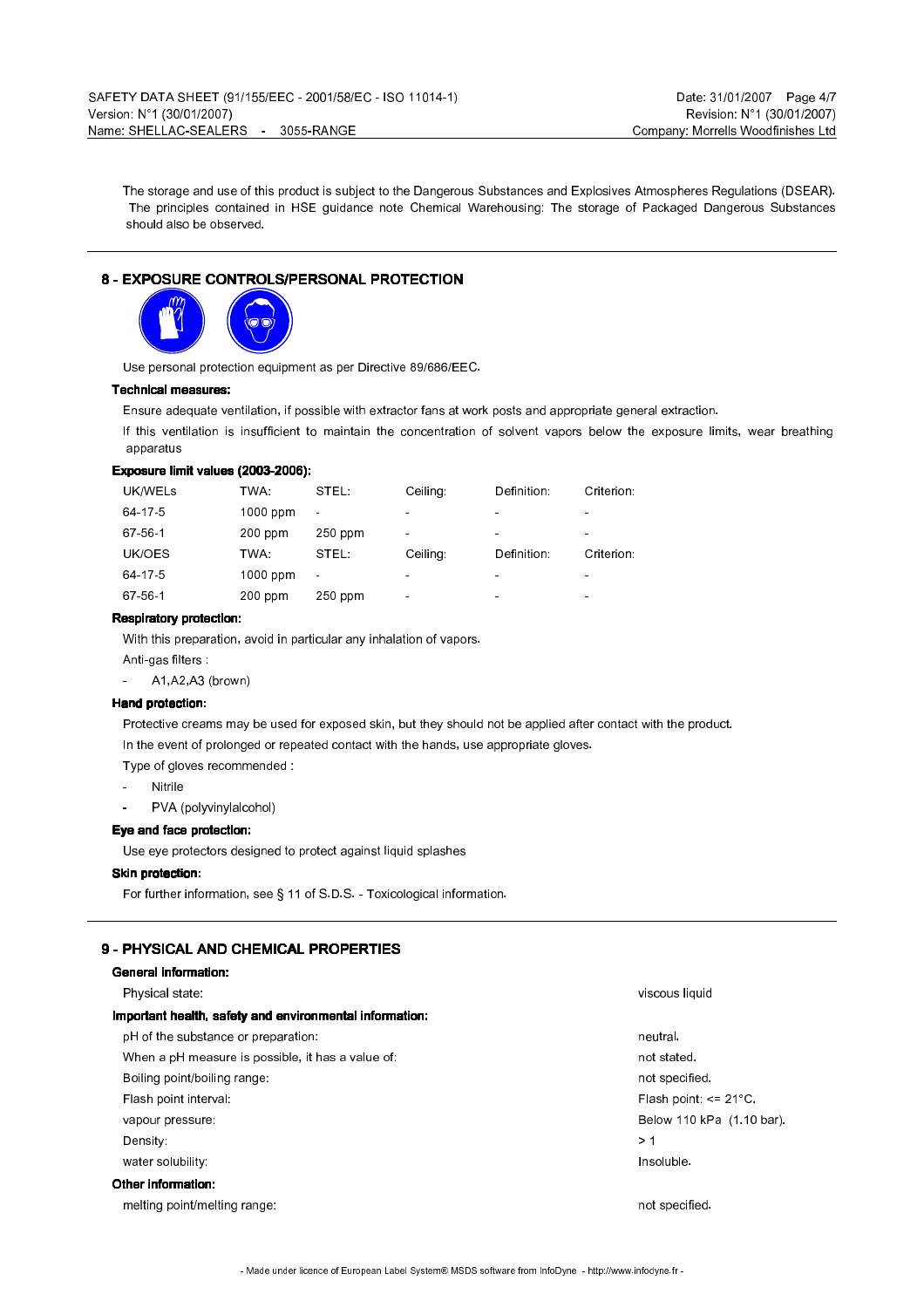| Self-ignition temperature               | not specified. |
|-----------------------------------------|----------------|
| Decomposition point/decomposition range | not specified. |

#### 10 - STABILITY AND REACTIVITY

When exposed to high temperatures, the preparation may release dangerous decomposition products such as carbon monoxide and dioxide, smoke and nitrogen oxide

Any apparatus likely to produce a flame or to have a metallic surface at high temperature (burners, electric arcs, furnaces etc.) must not be allowed on the premises.

#### 11 - TOXICOLOGICAL INFORMATION

No data is available regarding the preparation itself.

Exposure to vapors from solvents contained in the preparation beyond the exposure limits stated may produce effects harmful to health, such as:

Irritation of mucous membrane and respiratory system, kidneys, liver and central nervous system.

Symptoms produced will include headaches, numbness, dizziness, fatigue, muscular asthenia and, in extreme cases, loss of consciousness.

Prolonged or repeated contact with the preparation may strip the skin of its natural oil and thus cause non-allergic dermatitis on contact and absorption through the epidermis.

Splashes in the eyes may cause irritation and reversible damage

It is generally agreed that substances contained carry, on inhalation, exposure to skin and swallowing, the risk of noxious, irreversible, non-lethal effects after a single exposure

#### Other data:

The product has been assessed following the conventional method in CHIP and is classified for toxiological hazards accordingly. This takes into account, where known, delayed and immediate effects and also chronic effects of components from short-term and long-term exposure by oral, inhalation and dermal routes of exposure and eye contact.

#### 12 - ECOLOGICAL INFORMATION

No ecological data on the product itself is available.

The product must not be allowed to run into drains or waterways.

The product has been assessed following the conventional method in CHIP and is classified for ecological hazards accordingly. See sections 3 & 15 for details

#### Other adverse effects:

Germany: WGK 1 (VwVwS vom 17/05/99, KBws)

#### 13 - DISPOSAL CONSIDERATIONS

Do not pour into drains or waterways.

#### Waste:

Recycle or dispose of waste in compliance with current legislation, preferably via a certified collector or company. Do not contaminate the ground or water with waste, do not dispose of waste into the environment.

#### Soiled packaging:

Empty container completely. Keep label(s) on container.

Give to a certified disposal contractor.

#### 14 - TRANSPORT INFORMATION

Transport product in compliance with provisions of the ADR for road, RID for rail, IMDG for sea and ICAO/IATA for air transport (ADR 2005 - IMDG 2004 - ICAO/IATA 2005).

UN1263=PAINT (including paint, lacquer, enamel, stain, shellac, varnish, polish, liquid filler and liquid lacquer base) or PAINT RELATED MATERIAL (including paint thinning and reducing compound)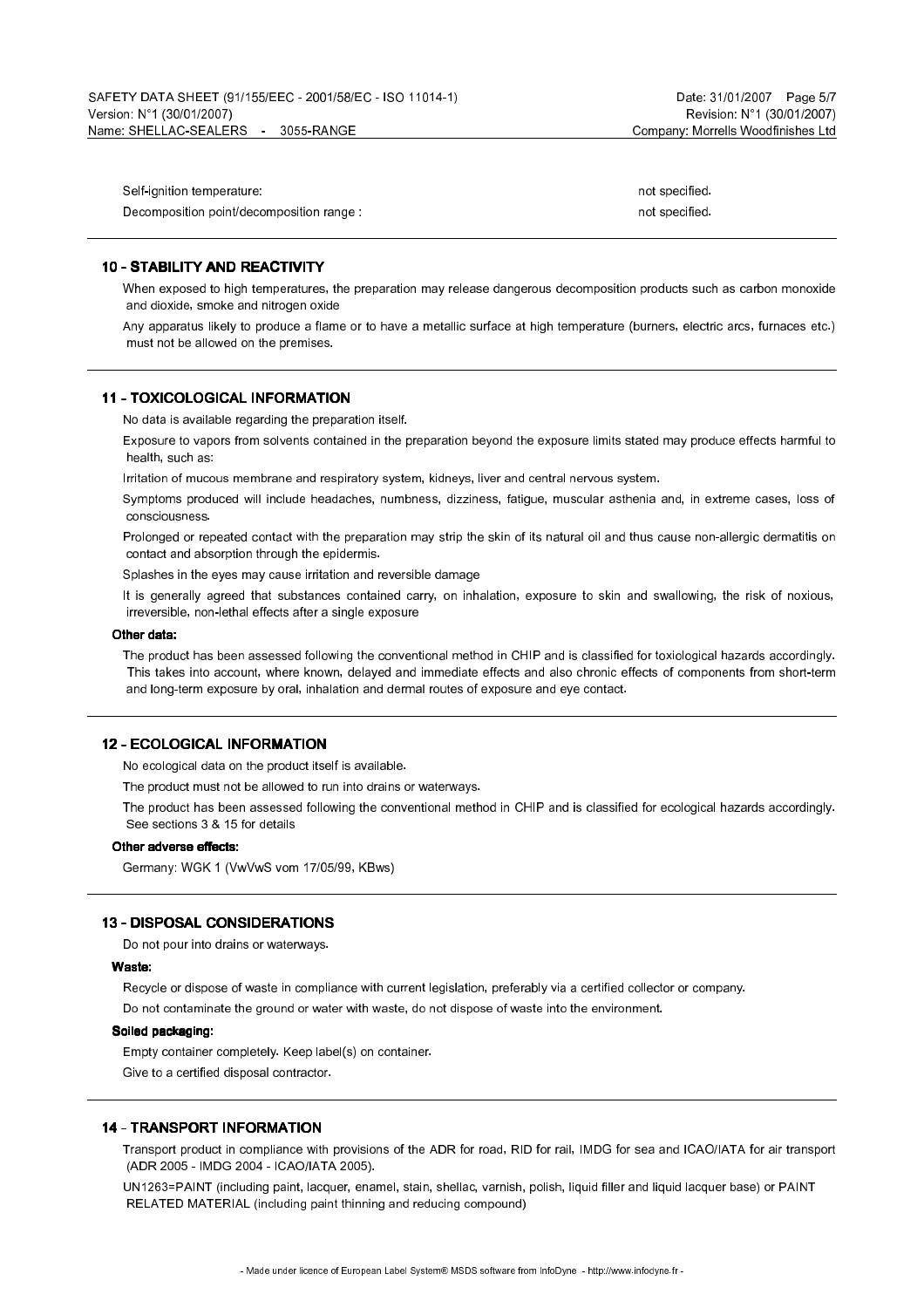| ADR/RID        | Class | Code              | Pack gr       | Label    | Ident.         | LQ             | <b>Provis</b>  |                |
|----------------|-------|-------------------|---------------|----------|----------------|----------------|----------------|----------------|
|                | 3     | F <sub>1</sub>    | $\mathbf{I}$  | 3        | 33             | LQ6            | 163-650-640D   |                |
|                |       |                   |               |          |                |                |                |                |
| 豐              |       |                   |               |          |                |                |                |                |
|                |       |                   |               |          |                |                |                |                |
| $\overline{3}$ |       |                   |               |          |                |                |                |                |
| <b>IMDG</b>    | Class | $2^\circ$ Label   | Pack gr.      | LQ       | <b>EMS</b>     | Provis.        |                |                |
|                | 3     | $\blacksquare$    | Ш             | 5L       | $F-E, S-E$     | 163 944        |                |                |
| <b>IATA</b>    | Class | $2^{\circ}$ Label | Pack gr.      | Passager | Passager       | Cargo          | Cargo          | note           |
|                | 3     | $\sim$            | $\mathbf{II}$ | 305      | 5 <sub>L</sub> | 307            | 60 L           | A3 A72         |
|                | 3     | $\blacksquare$    | $\mathbf{II}$ | Y305     | 1 L            | $\blacksquare$ | $\blacksquare$ | $\blacksquare$ |
|                |       |                   |               |          |                |                |                |                |

#### 15 - STATUTORY INFORMATION

This preparation was classified in compliance with the directive known as <All preparations> 1999/45/EC and its adaptations In addition directive 2004/73/EC with the 29° adaptation of directive 67/548/EEC (Hazardous substances) have been taken into account.

#### Preparation classification:

Harmful. **Highly flammable.** 



| <b>Contains:</b>              |                                                                                                              |
|-------------------------------|--------------------------------------------------------------------------------------------------------------|
| 603 001 00 X                  | METHANOL                                                                                                     |
| 603 006 00 7                  | PENTANOL ISOMERS, WITH THE EXCEPTION FO THOSE SPECIFIED ELSEWHERE IN THIS ANNEX                              |
|                               | Particular hazards associated with the preparation and safety recommendations:                               |
| R 20/21/22                    | Harmful by inhalation, in contact with skin and if swallowed.                                                |
| R 11                          | Highly flammable.                                                                                            |
| R 68/20/21/22                 | Harmful: possible risk of irreversible effects through inhalation, in contact with skin and if<br>swallowed. |
| S 36/37                       | Wear suitable protective clothing and gloves.                                                                |
| S 16                          | Keep away from sources of ignition - no smoking.                                                             |
| S 23                          | Do not breathe fumes, vapour or spray.                                                                       |
| S 24                          | Avoid contact with skin.                                                                                     |
| S 62                          | If swallowed, do not induce vomiting : seek medical advice immediately and show this<br>container or label.  |
| S 7/9                         | Keep container tightly closed and in a well-ventilated place.                                                |
| S 51                          | Use only in well ventilated areas.                                                                           |
| <b>Particular provisions:</b> |                                                                                                              |

Germany: WGK 1 (VwVwS vom 17/05/99, KBws)

#### 16 - OTHER INFORMATION

Since the user's working conditions are not known by us, the information supplied on this safety data sheet is based on our current level of knowledge and on national and community regulations.

The product must not be used for any purposes other than those specified under heading 1 without first obtaining written handling instructions.

It is at all times the responsibility of the user to take all necessary measures to comply with legal requirements and local regulations.

The information given on this safety data sheet must be regarded as a description of the safety requirements relating to our product and not a guarantee of its properties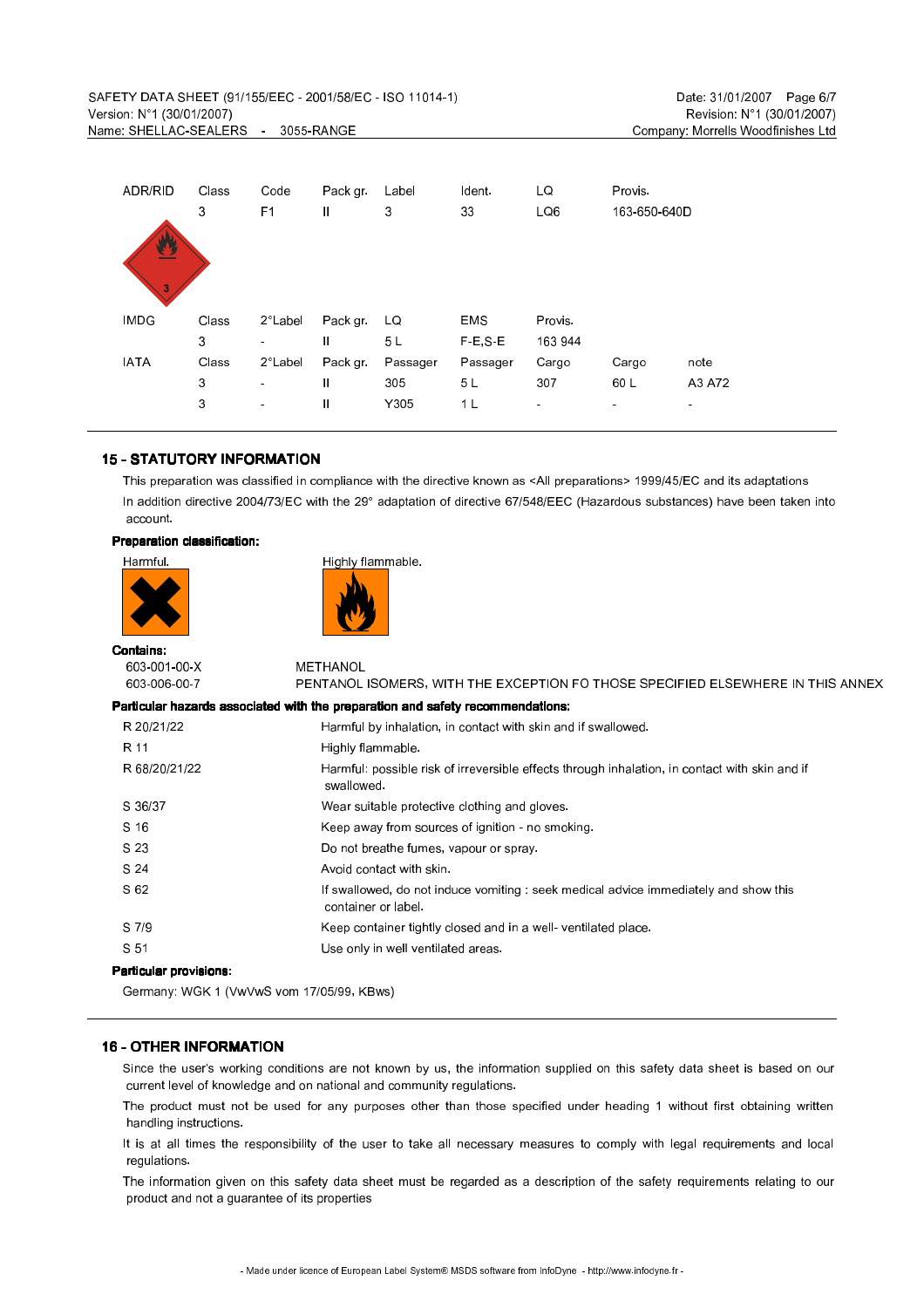#### Full text of risk phrases appearing in section 2:

| R 10          | Flammable.                                                                                                       |
|---------------|------------------------------------------------------------------------------------------------------------------|
| R 11          | Highly flammable.                                                                                                |
| R 20          | Harmful by inhalation.                                                                                           |
| R 23/24/25    | Toxic by inhalation, in contact with skin and if swallowed.                                                      |
| R 37          | Initating to respiratory system.                                                                                 |
| R 39/23/24/25 | Toxic: danger of very serious irreversible effects through inhalation, in contact with skin and if<br>swallowed. |
| R 65          | Harmful, may cause lung damage if swallowed.                                                                     |
| R 66          | Repeated exposure may cause skin dryness or cracking.                                                            |